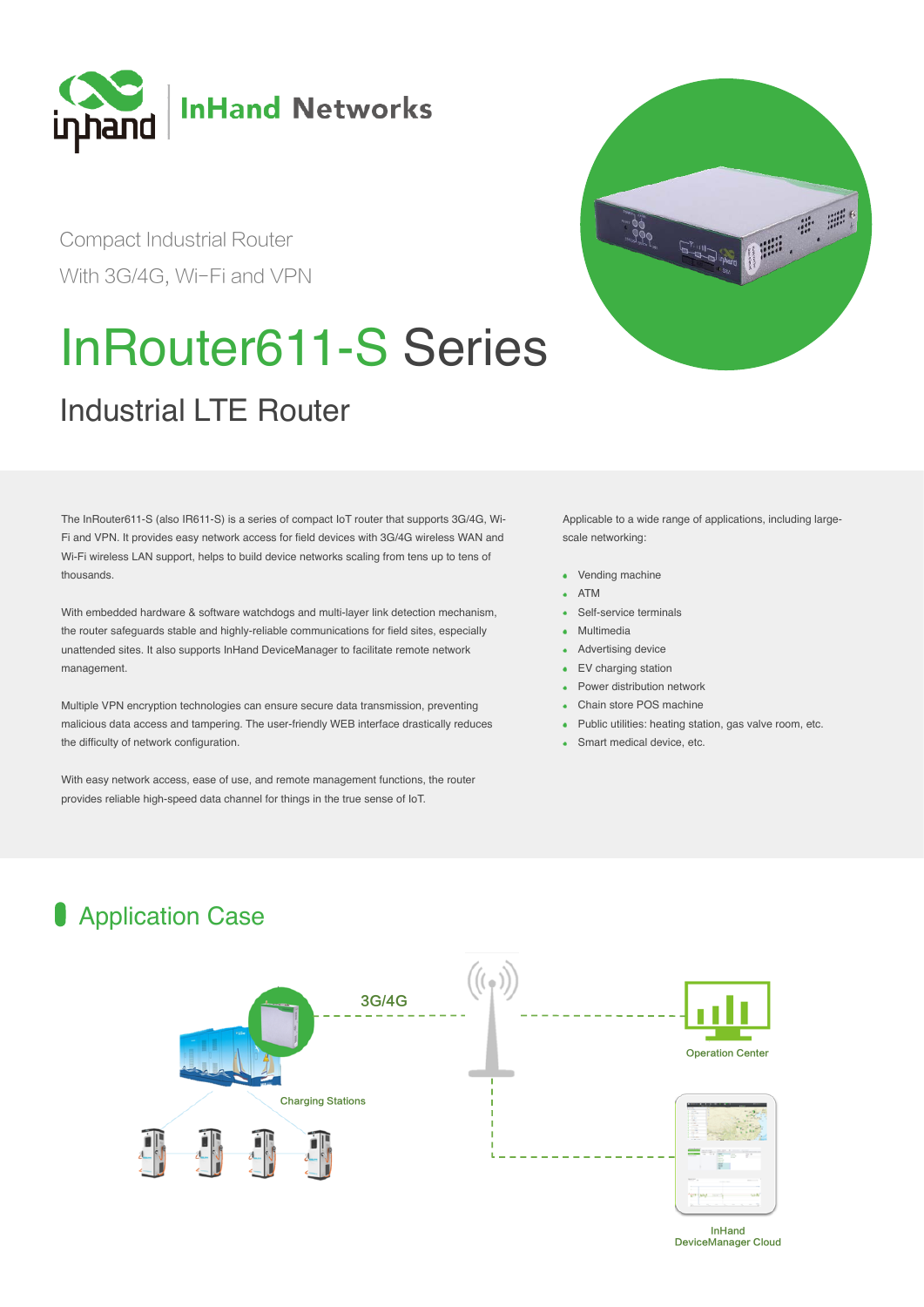## Features and Advantages

- Supports 4G LTE CAT4 high-speed network, as well LTE CAT1 and CAT-M low-rate networks
- Supports WLAN
- + Multiple VPN functions
- Built-in link redundancies ensure uninterrupted communications
- + Supports SNMP and InHand Device Manager cloud platform, for efficient central network management
- Supports high-efficiency deployment of large-scale device networks
- User experience plan, enjoy efficient and convenient service
- + Compact sized, easy to fit
- Industrial-grade, ready for challenging conditions

#### Uninterrupted network access

Supports multiple fast LTE WAN networks. Gets device connected through the global covering 3G/4G network regardless of where the device is located. Three LTE network types to choose: LTE CAT4 (150/ 50Mbps down/uplink), CAT1 (10/5Mbps down/uplink), and CAT-M (375/300Kbps down/uplink).

Supports Wi-Fi, both AP & STA modes, to set up secure wireless networks easily.

Supports the communication of 802.11b/g/n standard, meets the needs of users for wireless access, and the speed can reach up to 300Mbps, making it easy to build a wireless local area network.

Support WEP/WPA/WPA2 encryption to ensure the security of wireless LAN.

Supports 3G/4G and Wi-Fi mutual-backup, further ensuring uninterrupted transmission by providing redundant communication links.

#### Strong security protection

Transmission security: supports IPsec VPN, L2TP, PPTP, OPEN VPN, GRE, and CA certificate.

Network protection: supports SPI stateful detection, Secure Shell (SSH), intrusion protection (forbidden ping), DDoS defense, attack defense, IP-MAC binding, etc. to protect against external attacks

Access security: supports user hierarchical authorization, implements secure access management by giving different roles different permissions.

#### High reliability and stability

Link layer detection: detects link conditions, auto redial when dropped off to maintain link connection.

PPP layer detection: maintains connection to carrier network side, prevents forced hibernation, and keep network link smooth.

VPN tunnel detection: maintains stable connection of VPN tunnels and continuous data transmission.

Device fault self-recovery: embedded hardware watchdog, self-recovers from malfunctions, maintaining high device availability.

#### Easy to use for operation and maintenance

Provides multiple network management methods, including CLI, WEB, and network management platform, that facilitate fast deployment and are easy to use. Functions of the WEB interface are classified according to the habits of IT personnel, with logic clear at a glance, which will greatly improve the configuration efficiency.

#### Network management cloud platform for central management and deployment

Supports InHand DeviceManager (DM) cloud platform to facilitate remote monitoring and central management of large-scale device networks. Batch configures large numbers of devices, improves network deployment and maintenance efficiency. Add user experience plan, enjoy efficient and convenient service

#### Industrial-grade design

Metal housing, IP30 protection rating. Reach level 2 on EMC indexes. Ethernet port supports 1.5KV isolation protection. Wide operating temperature: -20℃~70℃. Wide voltage input: DC9-26V.





| 14.0 |                 |  |
|------|-----------------|--|
|      | 등 888           |  |
|      | WLANT<br>10,440 |  |



## Dimensions (mm)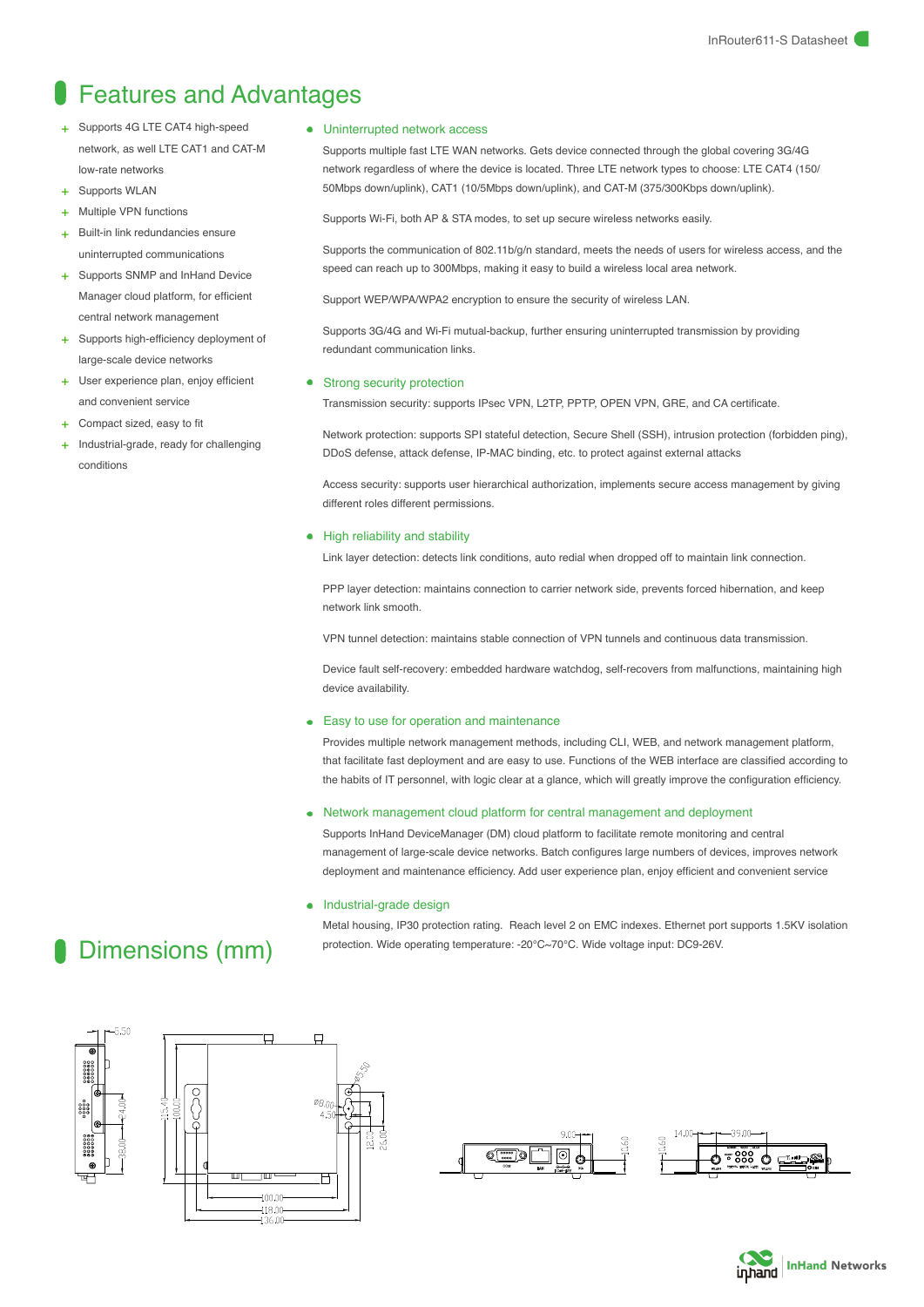## **Product Specifications**

|                                                               | <b>InRouter611-S Hardware Specifications</b>                                                                                                                 |                                    |                         |  |  |  |  |
|---------------------------------------------------------------|--------------------------------------------------------------------------------------------------------------------------------------------------------------|------------------------------------|-------------------------|--|--|--|--|
| Interface                                                     |                                                                                                                                                              |                                    |                         |  |  |  |  |
| <b>Ethernet Port</b>                                          | 1*10/100Mbps fast Ethernet port, LAN/WAN<br>1.5KV network isolation protection                                                                               |                                    |                         |  |  |  |  |
| <b>Power Supply</b>                                           | DC9-26V, over-current protection                                                                                                                             |                                    |                         |  |  |  |  |
| <b>Industrial Serial</b><br>Port                              | RS-232/485 x 1 (DB9)<br>ESD protection: 15KV                                                                                                                 |                                    |                         |  |  |  |  |
| <b>SIM Card</b>                                               | Drawer-type card slot x 1                                                                                                                                    |                                    |                         |  |  |  |  |
| Reset                                                         | .<br>Pinhole reset button                                                                                                                                    |                                    |                         |  |  |  |  |
| Antenna<br>Connector                                          | 3G/4G: SMA x 1<br>WLAN: RP-SMA x 2<br>Note: FS18/FS39/FB13/FB23/FT43 models have 2 x SMA 4G antennas.                                                        |                                    |                         |  |  |  |  |
| <b>Ground Terminal</b>                                        | Has ground terminal                                                                                                                                          |                                    |                         |  |  |  |  |
| <b>Mechanical Specs</b>                                       |                                                                                                                                                              |                                    |                         |  |  |  |  |
| Dimensions (mm)                                               | 100x98.5x23.5mm                                                                                                                                              | Weight (g)                         | 280g                    |  |  |  |  |
| <b>Installation</b><br>Method                                 | Panel mounting                                                                                                                                               | <b>Protection Rating</b>           | <b>IP30</b>             |  |  |  |  |
| Housing                                                       | Metal housing                                                                                                                                                | Cooling                            | Fanless                 |  |  |  |  |
| Power Rate                                                    |                                                                                                                                                              |                                    |                         |  |  |  |  |
| <b>Working Power</b>                                          | 200-220mA@12V<br>.                                                                                                                                           | <b>Standby Power</b>               | 89mA-120mA@12V          |  |  |  |  |
| <b>Peak Power</b>                                             | 240mA@12.0V                                                                                                                                                  |                                    |                         |  |  |  |  |
| <b>Wi-Fi Transmit Power</b>                                   |                                                                                                                                                              |                                    |                         |  |  |  |  |
| <b>Transmit Power</b>                                         | 802.11b: 16dBm +/-2dBm (11Mbps)<br>802.11g: 16dBm +/-2dBm (54Mbps)<br>802.11n@2.4GHz: 16dBm +/-2dBm (HT20 MCS7)<br>802.11n@2.4GHz: 16dBm +/-2dBm (HT40 MCS7) |                                    |                         |  |  |  |  |
| <b>Ambient Environment</b>                                    |                                                                                                                                                              |                                    |                         |  |  |  |  |
| Storage<br><b>Temperature</b>                                 | -40 $\sim$ 85°C                                                                                                                                              | Operating<br>Temperature           | $-20 \sim 70^{\circ}$ C |  |  |  |  |
| <b>Ambient Humidity</b>                                       | $5 \sim 95\%$ (non-condensing)                                                                                                                               |                                    |                         |  |  |  |  |
| Indicator                                                     |                                                                                                                                                              |                                    |                         |  |  |  |  |
| LED                                                           | POWER, STATUS, WARN, ERROR, WLAN, LINK, signal indicator                                                                                                     |                                    |                         |  |  |  |  |
| <b>EMC Index</b>                                              |                                                                                                                                                              |                                    |                         |  |  |  |  |
| <b>Static</b>                                                 | EN61000-4-2, level 2                                                                                                                                         | <b>Radiation Electric</b><br>Field | EN61000-4-3, level 2    |  |  |  |  |
| <b>Pulsed Electric</b><br>Field                               | EN61000-4-4, level 2                                                                                                                                         | Surge                              | EN61000-4-5, level 2    |  |  |  |  |
| Conducted<br><b>Disturbance</b><br><b>Immunity</b>            | EN61000-4-6, level 2                                                                                                                                         |                                    |                         |  |  |  |  |
| <b>Power Frequency</b><br><b>Magnetic Field</b><br>Resistance | EN61000-4-8, horizontal / vertical 400A/m (>level 2)                                                                                                         |                                    |                         |  |  |  |  |
| <b>Shock Wave</b><br>Resistance                               | EN61000-4-12, level 2                                                                                                                                        |                                    |                         |  |  |  |  |
| Physical Specs                                                |                                                                                                                                                              |                                    |                         |  |  |  |  |
| Shockproof                                                    | IEC60068-2-27                                                                                                                                                | <b>Vibration</b><br>Resistance     | IEC60068-2-6            |  |  |  |  |
| <b>Free Fall</b>                                              | IEC60068-2-32                                                                                                                                                |                                    |                         |  |  |  |  |
| Certificate                                                   |                                                                                                                                                              |                                    |                         |  |  |  |  |
| CE, FCC, PTCRB, RCM, IC, Verizon, AT&T, T-Mobile, Sprint      |                                                                                                                                                              |                                    |                         |  |  |  |  |

| <b>InRouter611-S Software Specifications</b> |                                                                                                                                                                                                 |                                 |                                          |  |  |  |
|----------------------------------------------|-------------------------------------------------------------------------------------------------------------------------------------------------------------------------------------------------|---------------------------------|------------------------------------------|--|--|--|
| <b>Network Connection</b>                    |                                                                                                                                                                                                 |                                 |                                          |  |  |  |
| <b>Network Access</b>                        | APN, VPDN                                                                                                                                                                                       | <b>Access</b><br>Authentication | CHAP/PAP<br>authentication               |  |  |  |
| <b>LAN Protocol</b>                          | <b>ARP</b>                                                                                                                                                                                      | <b>WAN Protocol</b>             | <b>PPP</b>                               |  |  |  |
| <b>Network Type</b>                          | GSM/GPRS/EDGE, UMTS/HSPA+/EVDO/TD-SCDMA, TDD LTE/FDD<br>LTE (Please refer to Ordering Guide for specific frequency.)                                                                            |                                 |                                          |  |  |  |
| Network Protocol                             |                                                                                                                                                                                                 |                                 |                                          |  |  |  |
| <b>IP Application</b>                        | Ping, Trace, DHCP Server, DHCP Relay, DHCP Client, DNS relay,<br>DDNS, Telnet                                                                                                                   |                                 |                                          |  |  |  |
| <b>IP Routing</b>                            | Static routing                                                                                                                                                                                  |                                 |                                          |  |  |  |
| Security                                     |                                                                                                                                                                                                 |                                 |                                          |  |  |  |
| <b>Network Security</b>                      | Stateful Packet Inspection (SPI), DoS attack defense;<br>Multicast filter/Ping probe packet, Access Control List (ACL);<br>Content URL filter, port mapping, virtual IP mapping, IP/MAC binding |                                 |                                          |  |  |  |
| <b>Data Security</b>                         | VPN functions: PPTP, L2TP, GRE, IPSEC VPN, OPENVPN, etc.<br>CA digital certificate                                                                                                              |                                 |                                          |  |  |  |
| Reliability                                  |                                                                                                                                                                                                 |                                 |                                          |  |  |  |
| <b>Hot Backup</b>                            | Support VRRP hot backup mechanism                                                                                                                                                               |                                 |                                          |  |  |  |
| <b>Link detection</b>                        | Detect by send heartbeat packets, auto redial when disconnected                                                                                                                                 |                                 |                                          |  |  |  |
| Embedded<br>Watchdog                         | Device operation self-detection, auto recover from malfunctions                                                                                                                                 |                                 |                                          |  |  |  |
| <b>WLAN</b> (Optional)                       |                                                                                                                                                                                                 |                                 |                                          |  |  |  |
| Protocol &<br><b>Standard</b>                | IEEE 802.11b/g/n                                                                                                                                                                                | <b>Transmission</b><br>Rate     | Up to 300Mbps                            |  |  |  |
| <b>Working Mode</b>                          | Support AP, STA, and WDS modes                                                                                                                                                                  |                                 |                                          |  |  |  |
| <b>Security</b>                              | Open system, shared key, WPA/WPA2 certification<br>WEP/TKIP/AES encryption                                                                                                                      |                                 |                                          |  |  |  |
| <b>Transmission</b><br><b>Distance</b>       | Line of sight 100 meters (actual transmission distance depends on the<br>site environment)                                                                                                      |                                 |                                          |  |  |  |
| Intelligence                                 |                                                                                                                                                                                                 |                                 |                                          |  |  |  |
| <b>Integrated DTU</b><br><b>Functions</b>    | TCP, UDP transparent transmission mode, TCP Server mode;<br>Supports conversion of Modbus RTU to Modbus TCP bridge;<br>Supports DCUDP, DCTCP mode;<br>Support for up to 15 data centers         |                                 |                                          |  |  |  |
| Network Management                           |                                                                                                                                                                                                 |                                 |                                          |  |  |  |
| QoS<br>Management                            | Supports bandwidth limit, IP speed limit                                                                                                                                                        |                                 |                                          |  |  |  |
| Configuration<br>Method                      | Telnet, web, ssh, and<br>console                                                                                                                                                                | <b>Upgrade Method</b>           | Web, Device Manager                      |  |  |  |
| Logs                                         | Local system logs, remote logs, and serial export of logs.<br>Power down saving of important logs.                                                                                              |                                 |                                          |  |  |  |
| <b>SMS Functions</b>                         | Status query,<br>configuration, restart                                                                                                                                                         | Dial-on-demand                  | Dial-on-demand.<br>data / SMS activation |  |  |  |
| <b>Network</b><br>Management                 | Supports InHand DeviceManager, batch management.<br>Add user experience plan, enjoy efficient and convenient service                                                                            |                                 |                                          |  |  |  |
| Simple Network<br>Management                 | SNMP v1/v2c/v3, support SNMP TRAP function                                                                                                                                                      |                                 |                                          |  |  |  |
| <b>Traffic</b><br>Management                 | Supports data traffic threshold setting, support traffic statistics and traffic<br>alarm                                                                                                        |                                 |                                          |  |  |  |
| <b>Alarms</b>                                | System restart alarm, LAN port online/offline alarm, data traffic alarm, SIM<br>card failure alarm, etc.                                                                                        |                                 |                                          |  |  |  |
| Maintenance<br><b>Tools</b>                  | Ping, route tracking, network speed test                                                                                                                                                        |                                 |                                          |  |  |  |
| <b>Status Query</b>                          | System status, modem status, network connection status, and routing<br>status                                                                                                                   |                                 |                                          |  |  |  |